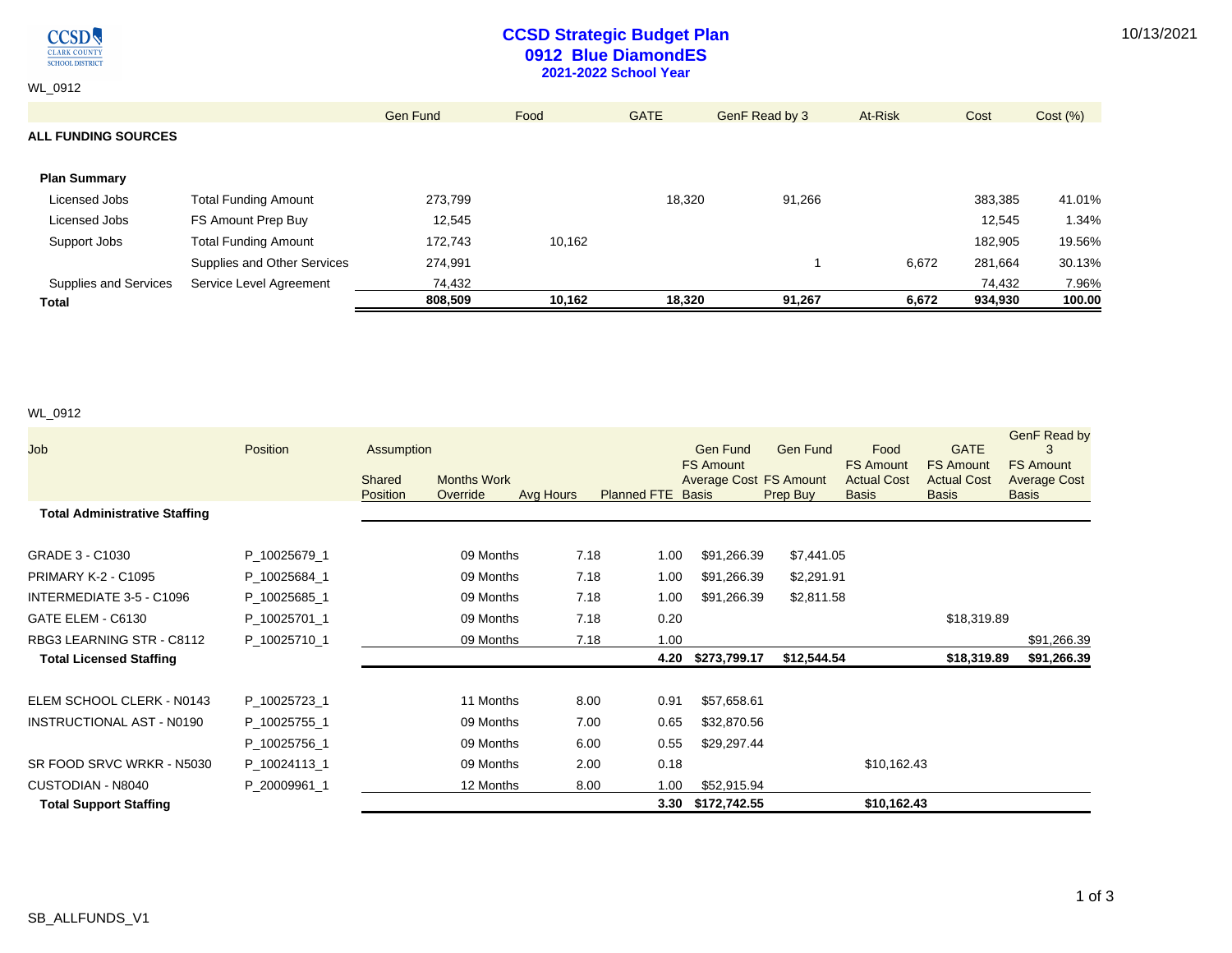**CCSD** CLARK COUNTY **SCHOOL DISTRICT** 

## **CCSD Strategic Budget Plan 0912 Blue DiamondES 2021-2022 School Year**

10/13/2021

| WL_0912                    |                 |                          |                  |                                 |    |                               |             |                   |
|----------------------------|-----------------|--------------------------|------------------|---------------------------------|----|-------------------------------|-------------|-------------------|
| Job                        | <b>Position</b> | No of Preps              | Prep Buy<br>Days | <b>Block</b><br><b>Schedule</b> |    | <b>FS Amount</b><br>Prep Buy  |             |                   |
| <b>Prep Buyout</b>         |                 |                          |                  |                                 |    | <b>GEN_FUND</b>               |             |                   |
| GRADE 3 - C1030            | P_10025679_1    |                          |                  | 184                             | No | 7,441                         |             |                   |
| <b>PRIMARY K-2 - C1095</b> | P_10025684_1    |                          | 1                | 73                              | No | 2,292                         |             |                   |
| INTERMEDIATE 3-5 - C1096   | P_10025685_1    |                          | 1                | 73                              |    | 2,812                         |             |                   |
| <b>Prep Buyout</b>         |                 |                          | 3                | 330                             |    | 12,545                        |             |                   |
| WL_0912                    |                 |                          |                  |                                 |    |                               |             |                   |
| Job                        | Position        | Days of Add-<br>On Hours |                  | Add-On Hours Extra Hours        |    | Days of Extra<br><b>Hours</b> | Add-On Note | <b>Extra Note</b> |
| <b>Add-On and Extra</b>    |                 |                          |                  |                                 |    |                               |             |                   |

**Total Add-On and Extra**

#### WL\_0912

| <b>Account Description</b> |                                     | <b>Budget</b>   | <b>Budget</b><br>GenF Read by |        | <b>Budget</b> | (% )   |
|----------------------------|-------------------------------------|-----------------|-------------------------------|--------|---------------|--------|
|                            |                                     | <b>Gen Fund</b> | 3                             |        | At-Risk       |        |
|                            | <b>Supplies and Other Services</b>  |                 |                               |        |               |        |
|                            |                                     |                 |                               |        |               |        |
|                            | 5116540000 Extra Duty Licensed      | \$18,000.00     |                               |        |               | 6.39%  |
|                            | 5116810000 Preparation Periods      | \$16,000.00     |                               |        |               | 5.68%  |
|                            | 5117952000 Extra Duty Support Staff | \$10,100.00     |                               |        |               | 3.59%  |
| 5531000001 Postage         |                                     | \$500.00        |                               |        |               | 0.18%  |
|                            | 5550000000 Printing and Binding     | \$200.00        |                               |        |               | 0.07%  |
|                            | 5610000000 General Supplies         | \$224,191.13    |                               | \$0.61 | \$6,672.00    | 81.96% |
|                            | 5610700000 Custodial Supplies       | \$2,000.00      |                               |        |               | 0.71%  |
|                            | 5642000000 Library Books            | \$1,000.00      |                               |        |               | 0.36%  |
|                            | 5650000000 Technology Supplies      | \$3,000.00      |                               |        |               | 1.07%  |